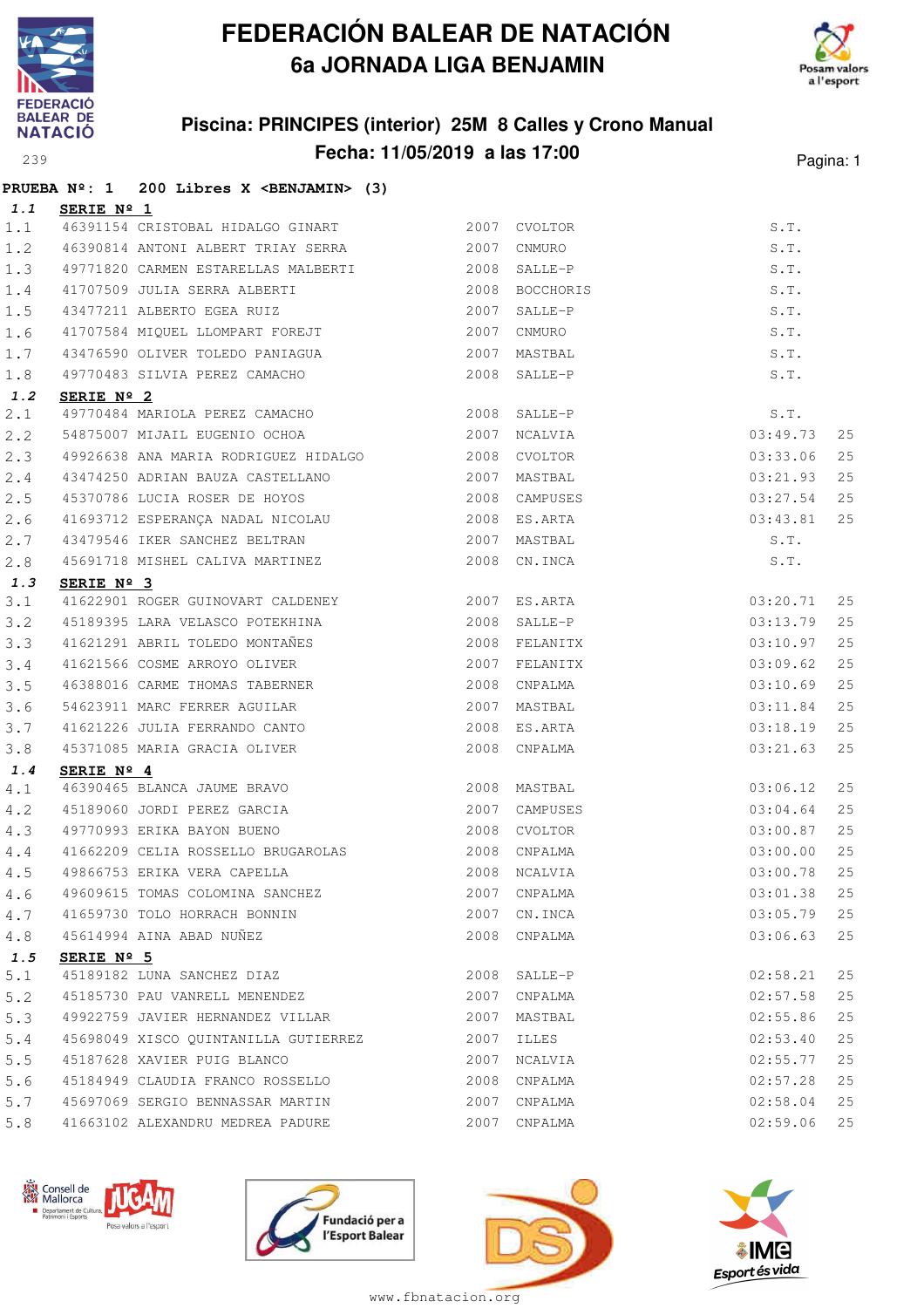



### **Piscina: PRINCIPES (interior) 25M 8 Calles y Crono Manual Fecha: 11/05/2019 a las 17:00** Pagina: 2

|      | <b>PRUEBA Nº: 1</b> | 200 Libres X <benjamin> (3)</benjamin>                 |            |               |          |    |
|------|---------------------|--------------------------------------------------------|------------|---------------|----------|----|
| 1.6  | SERIE Nº 6          |                                                        |            |               |          |    |
| 6.1  |                     | 43481556 AINA TOMAS TOMAS                              |            | 2008 CAMPUSES | 02:52.10 | 25 |
| 6.2  |                     | 45192656 GERARD DOMENECH DE LA IGLESIA 2007 CAMPUSES   |            |               | 02:50.71 | 25 |
| 6.3  |                     | 45614991 ELISABETH ABAD NUÑEZ<br>2008 CNPALMA          |            |               | 02:49.66 | 25 |
| 6.4  |                     | 45192573 NICOLAS BLAS STÜDE<br>2007                    |            | CNPALMA       | 02:47.87 | 25 |
| 6.5  |                     | 45193097 JOANA MARIA SIERRA RIERA 2008                 |            | CAMPUSES      | 02:48.90 | 25 |
| 6.6  |                     | 41661947 TOMEU JULIA MAIMO                             |            | 2007 FELANITX | 02:49.95 | 25 |
| 6.7  |                     | 45192768 MARC CASTRO ARQUES                            | 2007       | CAMPUSES      | 02:52.09 | 25 |
| 6.8  |                     | 45613692 JOAN BORDOY TASCON                            |            | 2007 NCALVIA  | 02:52.31 | 25 |
| 1.7  | SERIE Nº 7          |                                                        |            |               |          |    |
| 7.1  |                     |                                                        |            |               | 02:41.45 | 25 |
| 7.2  |                     |                                                        |            |               | 02:38.60 | 25 |
| 7.3  |                     | 2007<br>43470583 PAU REY GARCIA                        |            | NCALVIA       | 02:35.48 | 25 |
| 7.4  |                     | 45691876 SARA PARRA POMAR                              | 2008       | CNPALMA       | 01:55.46 | 25 |
| 7.5  |                     | 45185139 LUCIA FUSTER BAENA                            |            | 2008 CNPALMA  | 02:24.06 | 25 |
| 7.6  |                     | 45193826 Mª VICTORIA CAÑADILLAS SMOLOVA 2008 CNPALMA   |            |               | 02:38.03 | 25 |
| 7.7  |                     | 45696312 POL VALLESPIR TORAN<br>2007                   |            | CN.INCA       | 02:38.66 | 25 |
| 7.8  |                     | 04346877 ELLA VERMEER                                  |            | 2008 NCALVIA  | 02:44.12 | 25 |
|      |                     | PRUEBA Nº: 2 100 Libres X <benjamin> (2)</benjamin>    |            |               |          |    |
| 2.1  | SERIE Nº 8          |                                                        |            |               |          |    |
| 8.2  |                     | 45193551 JUAN DANIEL PASCUAL FELIX 2008 AQUATICS       |            |               | S.T.     |    |
| 8.3  |                     |                                                        |            | CN.INCA       | S.T.     |    |
| 8.4  |                     | 54628157 MANGAL DEL BARRIO GONZALEZ 6000 2009 CAMPUSES |            |               | 02:09.23 | 50 |
| 8.5  |                     | 45190648 MARTI JIMENEZ CAMACHO                         |            | 2008 SALLE-P  | S.T.     |    |
| 8.6  |                     | 45696792 LEONIDAS BÖNTE FLORES                         |            | 2008 CAMPUSES | S.T.     |    |
| 2.2  | SERIE Nº 9          |                                                        |            |               |          |    |
| 9.2  |                     | 45613402 JESUS NADAL DUQUE 2008 AQUATICS               |            |               | 01:59.12 | 25 |
| 9.3  |                     | 45695014 SOFIA MESQUIDA PIOTROW<br>40493716 WILLS WILL | 2009 ILLES |               | 01:49.96 | 25 |
| 9.4  |                     | 49483716 NEUS MARTIN GINARD 2009 CVOLTOR               |            |               | 01:48.97 | 25 |
| 9.5  |                     | 41659846 MARIA CIRER CABOT                             | 2009       | CNPALMA       | 01:49.33 | 25 |
| 9.6  |                     | 00589267 CRISTIAN EMILOV DINEV 2008                    |            | CVOLTOR       | 01:53.03 | 25 |
| 9.7  |                     | 41657151 GEMMA GUINOVART CALDENTEY                     |            | 2009 ES.ARTA  | 02:01.11 | 50 |
| 2.3  | SERIE Nº 10         |                                                        |            |               |          |    |
| 10.1 |                     | 45693422 PALOMA LINARES CORNEJO                        |            | 2009 MASTBAL  | 01:44.55 | 25 |
| 10.2 |                     | 41661081 NEUS MAS ALCON                                |            | 2009 FELANITX | 01:43.14 | 25 |
| 10.3 |                     | 49605987 MELANIA ROMERO PONCE                          |            | 2009 NCALVIA  | 01:38.85 | 25 |
| 10.4 |                     | 46392198 MARIA FRANCESCA SUÑER AMENGUAL                |            | 2009 ILLES    | 01:39.33 | 50 |
| 10.5 |                     | 45613777 NEUS GREGORIO RIERA                           |            | 2009 CVOLTOR  | 01:38.83 | 25 |
| 10.6 |                     | 45189527 GUIEM MAS HERNANDEZ                           |            | 2008 CVOLTOR  | 01:40.28 | 25 |
| 10.7 |                     | 03794472 SOPHIA TAYLOR BROWN                           |            | 2009 NCALVIA  | 01:45.44 | 50 |
|      |                     | 10.8 46390955 MARTINA SERRA MARTINEZ                   |            | 2009 SALLE-P  | 01:48.32 | 25 |







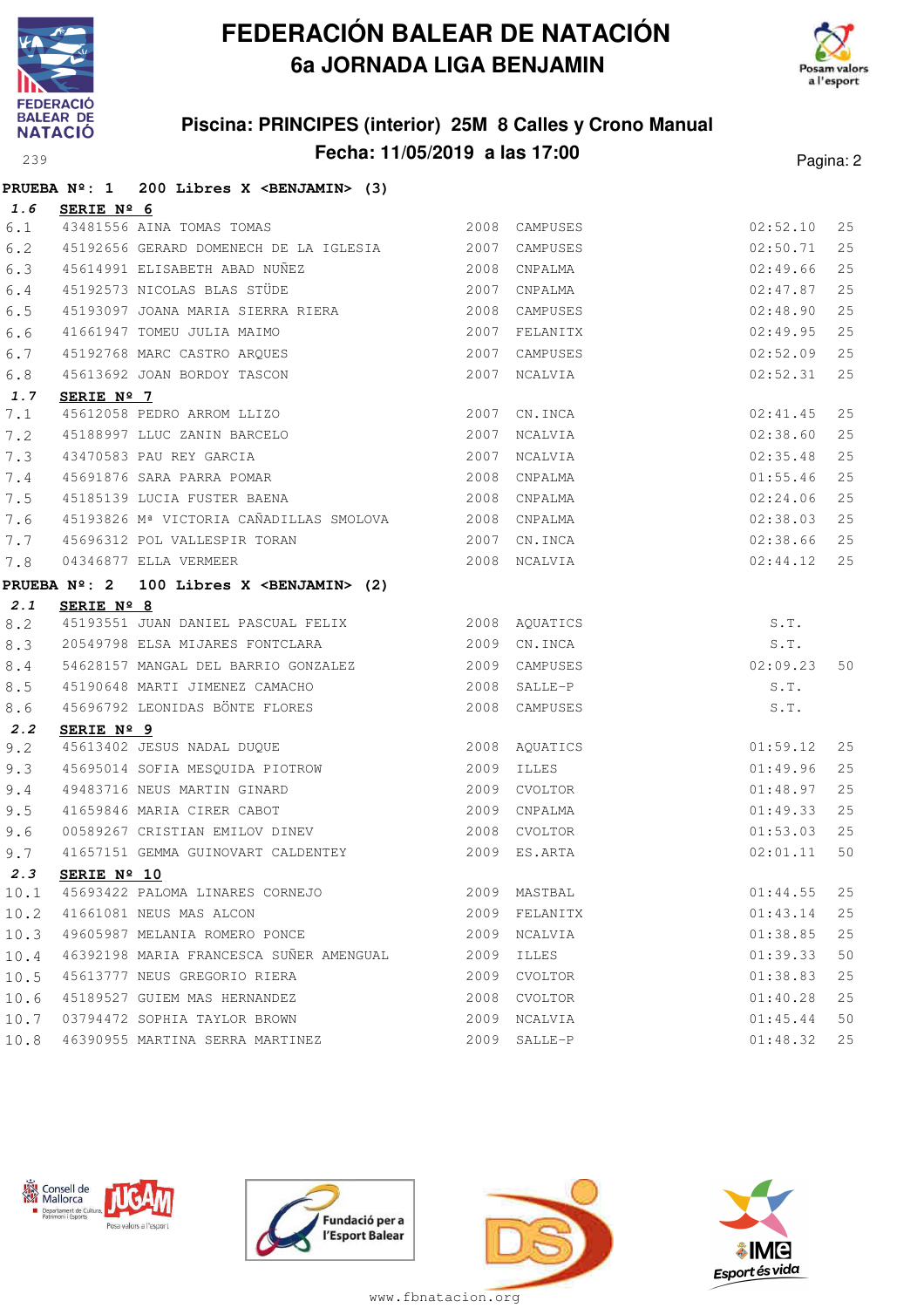



### **Piscina: PRINCIPES (interior) 25M 8 Calles y Crono Manual Fecha: 11/05/2019 a las 17:00** Pagina: 3

|      |                      | PRUEBA Nº: 2 100 Libres X <benjamin> (2)</benjamin>                                                                                       |               |          |      |
|------|----------------------|-------------------------------------------------------------------------------------------------------------------------------------------|---------------|----------|------|
| 2.4  | SERIE Nº 11          |                                                                                                                                           |               |          |      |
|      |                      | 2008 SALLE-P<br>11.1 43479964 YAGO OJEA ARANA                                                                                             |               | 01:38.92 | 50   |
| 11.2 |                      | 01114907 PEYTON BELLA BRANNAN JOHNSON 2009 NCALVIA                                                                                        |               | 01:37.03 | 25   |
| 11.3 |                      |                                                                                                                                           | 2009 CAMPUSES | 01:36.57 | 25   |
| 11.4 |                      |                                                                                                                                           |               | 01:36.71 | 50   |
| 11.5 |                      | 52032943 CARME PERICAS FONT 52032943 CARME PERICAS FONT 46391736 CLARA POMAR TAMARIT 2009 CNMURO 45184348 JAUME MELIS FERRER 2008 CNPALMA |               | 01:36.13 | 25   |
| 11.6 |                      | 41660313 MIQUEL ADROVER RIGO 60 2008 FELANITX                                                                                             |               | 01:36.68 | 25   |
| 11.7 |                      |                                                                                                                                           |               | 01:38.07 | 50   |
| 11.8 |                      |                                                                                                                                           |               | 01:38.99 | 50   |
| 2.5  | SERIE $N^{\circ}$ 12 |                                                                                                                                           |               |          |      |
| 12.1 |                      | 49611670 SEBASTIAN ALCIBAR CSONDOR 2008 CVOLTOR                                                                                           |               | 01:36.90 | 50   |
| 12.2 |                      |                                                                                                                                           |               | 01:36.28 | 50   |
| 12.3 |                      | 45192169 SAMUEL ROMERO MESA 2008 CVOLTOR<br>45697729 PAULA MELIS FERRER 2009 CNPALMA<br>49480357 JOAN BELTRAN AMOEDO 2008 CN.INCA         |               | 01:35.44 | 50   |
| 12.4 |                      |                                                                                                                                           |               | 01:33.28 | 25   |
| 12.5 |                      |                                                                                                                                           |               | 01:33.73 | 25   |
| 12.6 |                      | 41623254 GABRIEL GALMES VIVES                                                                                                             | 2008 ES.ARTA  | 01:34.21 | 25   |
| 12.7 |                      |                                                                                                                                           | 2008 ES.ARTA  | 01:34.98 | 25   |
| 12.8 |                      | 41621259 JOAN MORA LADARIA<br>49480545 SANDRA MARTIN FRAILE                                                                               | 2009 CNPALMA  | 01:35.64 | 25   |
| 2.6  | SERIE Nº 13          |                                                                                                                                           |               |          |      |
| 13.1 |                      | 41623480 ALEIX APARICIO TERRAZAS 2008 CN.INCA                                                                                             |               | 01:33.84 | 50   |
| 13.2 |                      | 46390282 NICOLAS BLANQUE FAJARDO 2008 MASTBAL                                                                                             |               | 01:33.55 | 50   |
| 13.3 |                      | 46390282 NICOLAS DLANQUE FAUALLO<br>46395107 SOFIA LOPEZ GUILLEN 2009 CN.INCA<br>45372330 EMILIE SANCHEZ BUJOSA 2009 CNPALMA              |               | 01:31.62 | 25   |
| 13.4 |                      |                                                                                                                                           |               | 01:29.42 | 25   |
| 13.5 |                      |                                                                                                                                           |               | 01:32.22 | 50   |
| 13.6 |                      |                                                                                                                                           |               | 01:33.41 | 50   |
| 13.7 |                      | 00721378 DENIZ RESHATOV RASHIDOV                                                                                                          | 2008 CVOLTOR  | 01:31.98 | 25   |
| 13.8 |                      | 46391865 VERONICA GARRIDO MORENO 2009 CNPALMA                                                                                             |               | 01:33.73 | 50   |
| 2.7  | SERIE Nº 14          |                                                                                                                                           |               |          |      |
| 14.1 |                      | 78223023 NOAH TORRICO RUIZ                                                                                                                | 2008 CVOLTOR  | 01:29.55 | 50   |
|      |                      |                                                                                                                                           |               | 01:27.99 | 50   |
|      |                      | 14.2 49774243 AMALIA COLL COMPANY 2009 CNPALMA<br>14.3 45187468 AXEL JUAN HARO PEREZ 2008 CAMPUSES                                        | 2008 CAMPUSES | 01:26.78 | 25   |
| 14.4 |                      |                                                                                                                                           |               | 01:25.57 | 25   |
| 14.5 |                      |                                                                                                                                           | $01:26.53$ 25 |          |      |
|      |                      | 14.6 49609493 TOMAS RODRIGUEZ MENDEZ                                                                                                      | 2008 NCALVIA  | 01:28.50 | 50   |
|      |                      | 14.7 49868938 JULIA LLABRES PEDRET                                                                                                        | 2009 SALLE-P  | 01:28.70 | 50   |
| 14.8 |                      | 43481558 SEBASTIA RAMON FERRER                                                                                                            | 2008 SALLE-P  | 01:29.90 | $50$ |
| 2.8  | SERIE Nº 15          |                                                                                                                                           |               |          |      |
| 15.1 |                      | 46397767 MARCOS SIQUIER RIPOLL                                                                                                            | 2008 CNPALMA  | 01:25.46 | 25   |
| 15.2 |                      | 49609031 GABRIEL BARCELO CASTAÑER                                                                                                         | 2008 SALLE-P  | 01:26.42 | $50$ |
| 15.3 |                      | 45190073 ERIC CAMINO GARCIA                                                                                                               | 2008 MASTBAL  | 01:25.65 | 50   |
| 15.4 |                      | 49773073 IÑIGO ROMERO AVILES                                                                                                              | 2008 SALLE-P  | 01:24.30 | 50   |
| 15.5 |                      | 49614755 NEUS MARCO ESCRIBANO                                                                                                             | 2009 SALLE-P  | 01:24.44 | $50$ |
| 15.6 |                      | 49609931 ALBA PASCUAL SABANIEL                                                                                                            | 2009 SALLE-P  | 01:25.43 | 50   |
| 15.7 |                      | 45371479 MARC GAYA BISQUERRA                                                                                                              | 2008 CN.INCA  | 01:26.65 | 50   |
| 15.8 |                      | 08424482 SIENNA STEINFELDT                                                                                                                | 2009 CAMPUSES | 01:25.49 | 25   |
|      |                      |                                                                                                                                           |               |          |      |







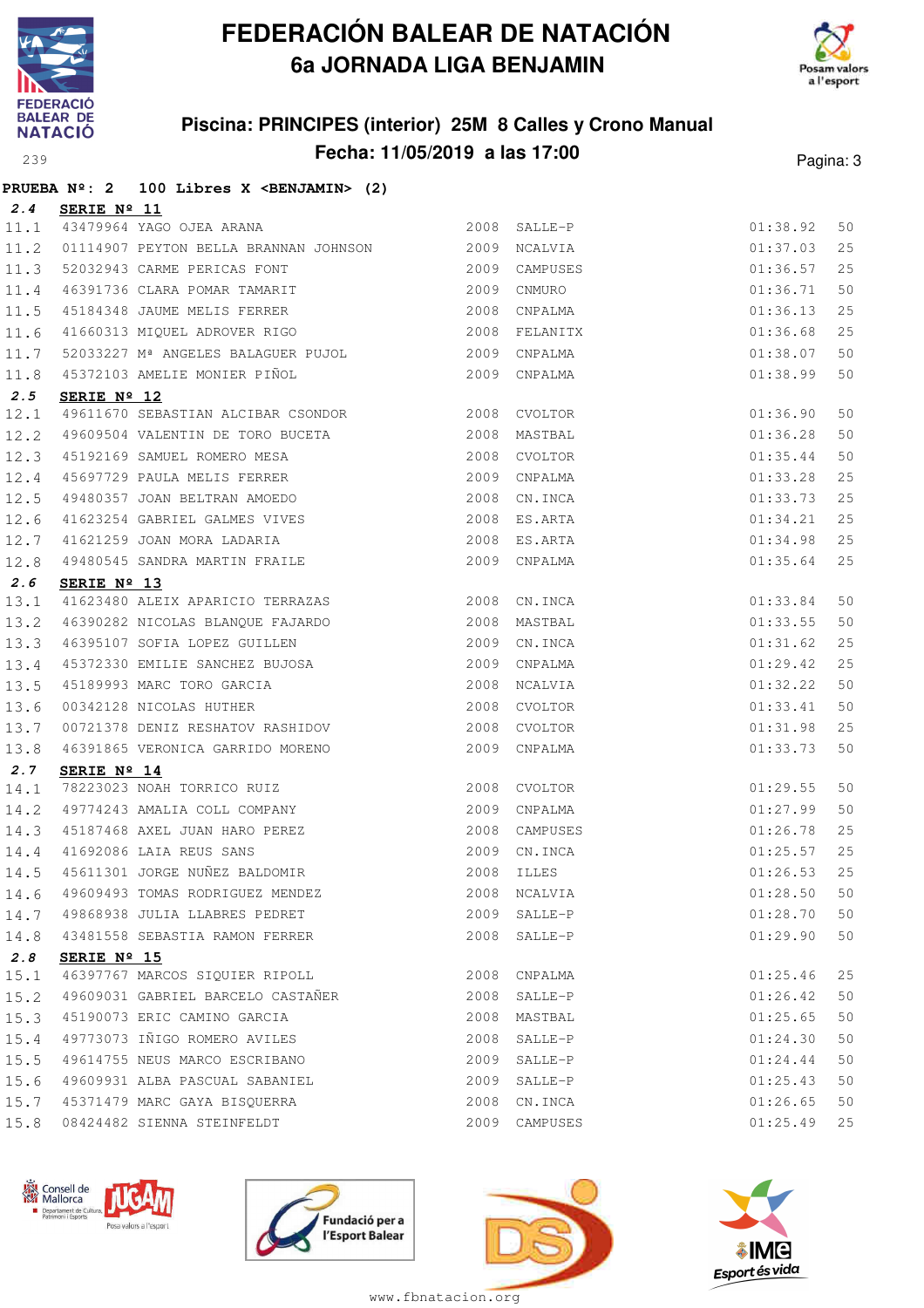



### **Piscina: PRINCIPES (interior) 25M 8 Calles y Crono Manual Fecha: 11/05/2019 a las 17:00** Pagina: 4

|      |                      | PRUEBA $N^2$ : 2 100 Libres X <benjamin> (2)</benjamin>                                                                  |              |               |               |    |
|------|----------------------|--------------------------------------------------------------------------------------------------------------------------|--------------|---------------|---------------|----|
| 2.9  | SERIE Nº 16          |                                                                                                                          |              |               |               |    |
| 16.1 |                      | 46394334 LAURA VILAFRANCA MOYA 2009 NCALVIA                                                                              |              |               | 01:23.07      | 50 |
| 16.2 |                      | 49928381 LUCIA SANTHA FERENCZI 2009 SALLE-P                                                                              |              |               | 01:20.56      | 50 |
| 16.3 |                      | 49928399 IVAN CARDEÑOSA SECHENKOV (2008 CNPALMA                                                                          |              |               | 01:17.37      | 25 |
| 16.4 |                      | 49770154 FCO. BORJA GARAU MORENO 2008 CNPALMA                                                                            |              |               | 01:16.43      | 25 |
| 16.5 |                      | 45612991 MARCOS ERRALDE VIVES                                                                                            |              | 2008 CAMPUSES | 01:17.05      | 25 |
| 16.6 |                      |                                                                                                                          |              |               | 01:18.05      | 25 |
| 16.7 |                      |                                                                                                                          |              |               | 01:23.32      | 50 |
| 16.8 |                      | 49484379 LLUCIA AVELLA FONTCUBERTA 2009 ILLES                                                                            |              |               | 01:23.10      | 50 |
|      |                      | PRUEBA Nº: 3 200 Estilos X <benjamin> (17)</benjamin>                                                                    |              |               |               |    |
| 3.1  | SERIE Nº 17          |                                                                                                                          |              |               |               |    |
| 17.3 |                      | 54623911 MARC FERRER AGUILAR                                                                                             | 2007 MASTBAL |               | S.T.          |    |
| 17.4 |                      | 45613692 JOAN BORDOY TASCON 2007 NCALVIA                                                                                 |              |               | S.T.          |    |
| 17.5 |                      | 49770484 MARIOLA PEREZ CAMACHO (2008 SALLE-P                                                                             |              |               | S.T.          |    |
| 17.6 |                      |                                                                                                                          |              |               | S.T.          |    |
| 3.2  | SERIE Nº 18          |                                                                                                                          |              |               |               |    |
| 18.2 |                      | 43476590 OLIVER TOLEDO PANIAGUA 1999 1999 1999 2007 MASTBAL 2008 NCALVIA                                                 |              |               | S.T.          |    |
| 18.3 |                      |                                                                                                                          |              |               | S.T.          |    |
| 18.4 |                      |                                                                                                                          |              |               | 04:33.15      | 25 |
| 18.5 |                      |                                                                                                                          |              |               | S.T.          |    |
| 18.6 |                      | 41707584 MIQUEL LLOMPART FOREJT<br>45614994 AINA ABAD NUÑEZ 2008 CNPALMA<br>45691718 MISHEL CALIVA MARTINEZ 2008 CN.INCA |              |               | S.T.          |    |
| 3.3  | SERIE $N^{\circ}$ 19 |                                                                                                                          |              |               |               |    |
| 19.1 |                      | 41659730 TOLO HORRACH BONNIN 2007 CN.INCA                                                                                |              |               | 03:53.10      | 25 |
| 19.2 |                      | 45691876 SARA PARRA POMAR                                                                                                | 2008 CNPALMA |               | 03:48.07      | 25 |
| 19.3 |                      | 43474250 ADRIAN BAUZA CASTELLANO                                                                                         |              | 2007 MASTBAL  | 03:41.17      | 25 |
| 19.4 |                      | 41621226 JULIA FERRANDO CANTO                                                                                            |              | 2008 ES.ARTA  | 03:39.95      | 25 |
| 19.5 |                      |                                                                                                                          |              |               | 03:40.53      | 25 |
| 19.6 |                      | 45370786 LUCIA ROSER DE HOYOS 2008 CAMPUSES                                                                              |              |               | 03:43.44      | 25 |
| 19.7 |                      | 46390814 ANTONI ALBERT TRIAY SERRA                                                                                       |              | 2007 CNMURO   | 03:51.77      | 25 |
| 19.8 |                      | 41622901 ROGER GUINOVART CALDENEY 2007 ES.ARTA                                                                           |              |               | 04:07.71      | 25 |
| 3.4  | SERIE Nº 20          |                                                                                                                          |              |               |               |    |
| 20.1 |                      | 41621291 ABRIL TOLEDO MONTAÑES 2008 FELANITX                                                                             |              |               | 03:33.29      | 25 |
|      |                      | 20.2 46390465 BLANCA JAUME BRAVO 2008 MASTBAL 2008 MASTBAL                                                               |              |               |               |    |
| 20.3 |                      | 45371085 MARIA GRACIA OLIVER                                                                                             |              | 2008 CNPALMA  | 03:28.56      | 25 |
| 20.4 |                      | 45189060 JORDI PEREZ GARCIA                                                                                              |              | 2007 CAMPUSES | 03:27.75      | 25 |
| 20.5 |                      | 49770993 ERIKA BAYON BUENO                                                                                               |              | 2008 CVOLTOR  | 03:27.87      | 25 |
| 20.6 |                      | 45189395 LARA VELASCO POTEKHINA                                                                                          |              | 2008 SALLE-P  | 03:28.62      | 25 |
| 20.7 |                      | 46388016 CARME THOMAS TABERNER                                                                                           |              | 2008 CNPALMA  | 03:30.01      | 25 |
|      |                      | 20.8 49866753 ERIKA VERA CAPELLA                                                                                         |              | 2008 NCALVIA  | $03:36.11$ 25 |    |







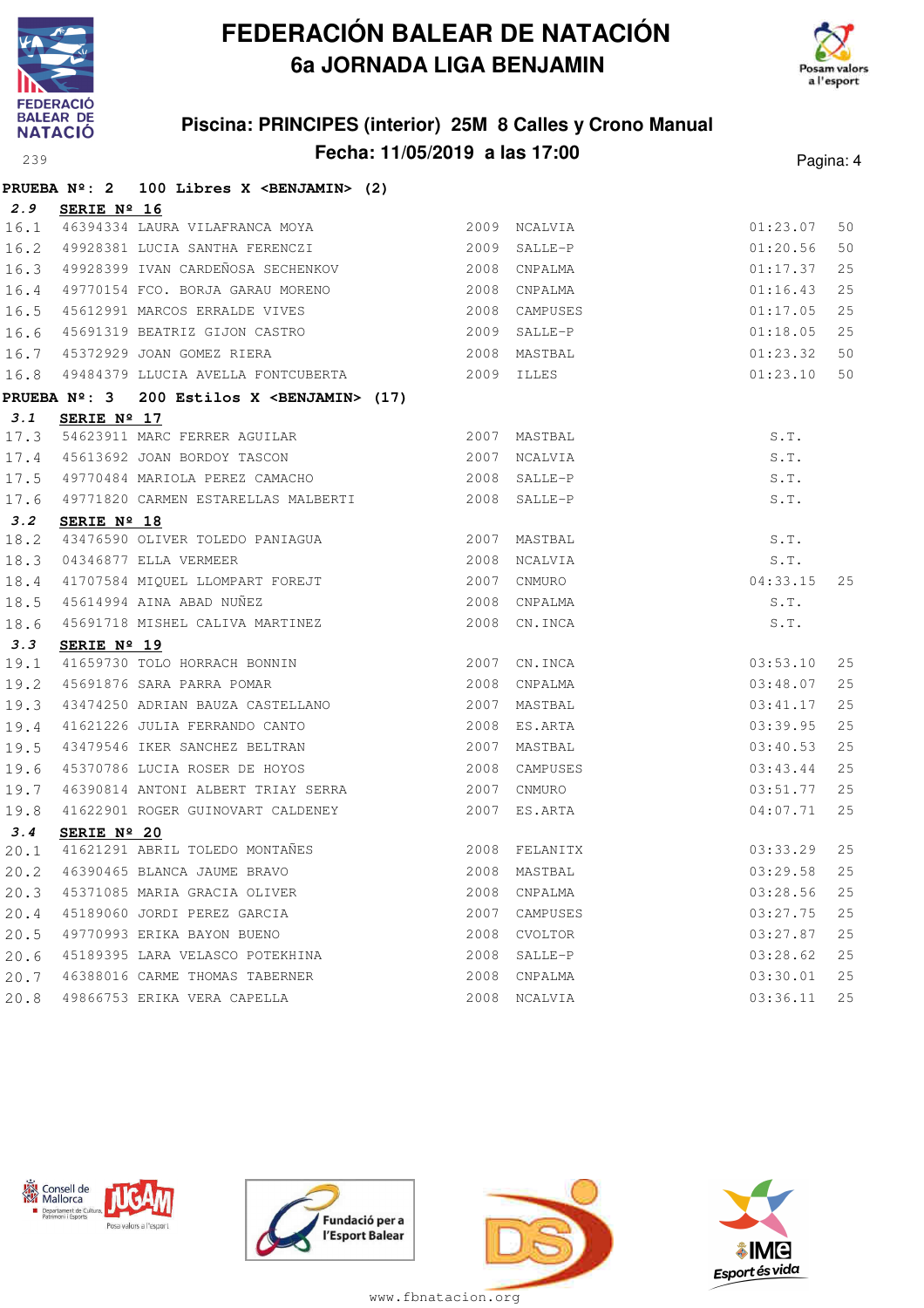

# **FEDERACIÓN BALEAR DE NATACIÓN 6a JORNADA LIGA BENJAMIN**



# **Piscina: PRINCIPES (interior) 25M 8 Calles y Crono Manual**

| <b>NATACIÓ</b> |                      | PISCINA: PRINCIPES (INTERIOR) ZOM 8 Calles y Crono Manual       |      |                 |               |           |
|----------------|----------------------|-----------------------------------------------------------------|------|-----------------|---------------|-----------|
| 239            |                      | Fecha: 11/05/2019 a las 17:00                                   |      |                 |               | Pagina: 5 |
|                |                      | PRUEBA $N^{\circ}$ : 3 200 Estilos X <benjamin> (17)</benjamin> |      |                 |               |           |
| 3.5            | SERIE Nº 21          |                                                                 |      |                 |               |           |
| 21.1           |                      | 41621566 COSME ARROYO OLIVER                                    |      | 2007 FELANITX   | 03:24.97      | 25        |
| 21.2           |                      | 49609615 TOMAS COLOMINA SANCHEZ                                 | 2007 | CNPALMA         | 03:23.53      | 25        |
| 21.3           |                      | 45697069 SERGIO BENNASSAR MARTIN                                | 2007 | CNPALMA         | 03:21.82      | 25        |
| 21.4           |                      | 41661947 TOMEU JULIA MAIMO                                      | 2007 | FELANITX        | 03:14.83      | 25        |
| 21.5           |                      | 49922759 JAVIER HERNANDEZ VILLAR                                |      | 2007 MASTBAL    | 03:15.42      | 25        |
| 21.6           |                      | 43481556 AINA TOMAS TOMAS                                       | 2008 | CAMPUSES        | 03:23.42      | 25        |
| 21.7           |                      | 45189182 LUNA SANCHEZ DIAZ                                      | 2008 | $SALLE-P$       | 03:24.19      | 25        |
| 21.8           |                      | 45185139 LUCIA FUSTER BAENA                                     | 2008 | CNPALMA         | 03:26.14      | 25        |
| 3.6            | SERIE Nº 22          |                                                                 |      |                 |               |           |
| 22.1           |                      | 45193097 JOANA MARIA SIERRA RIERA                               | 2008 | CAMPUSES        | 03:14.35      | 25        |
| 22.2           |                      | 45192768 MARC CASTRO AROUES                                     | 2007 | CAMPUSES        | 03:11.52      | 25        |
| 22.3           |                      | 45614991 ELISABETH ABAD NUÑEZ                                   | 2008 | CNPALMA         | 03:07.44      | 25        |
| 22.4           |                      | 45193826 Mª VICTORIA CAÑADILLAS SMOLOVA                         | 2008 | CNPALMA         | 03:06.21      | 25        |
| 22.5           |                      | 41663102 ALEXANDRU MEDREA PADURE                                | 2007 | CNPALMA         | 03:06.43      | 25        |
| 22.6           |                      | 45192656 GERARD DOMENECH DE LA IGLESIA                          |      | 2007 CAMPUSES   | 03:09.74      | 25        |
| 22.7           |                      | 45184949 CLAUDIA FRANCO ROSSELLO                                | 2008 | CNPALMA         | 03:13.10      | 25        |
| 22.8           |                      | 41662209 CELIA ROSSELLO BRUGAROLAS                              | 2008 | CNPALMA         | 03:14.78      | 25        |
| 3.7            | SERIE Nº 23          |                                                                 |      |                 |               |           |
| 23.1           |                      | 45698049 XISCO QUINTANILLA GUTIERREZ                            | 2007 | <b>ILLES</b>    | 03:04.07      | 25        |
| 23.2           |                      | 45696312 POL VALLESPIR TORAN                                    | 2007 | CN.INCA         | 02:57.57      | 25        |
| 23.3           |                      | 45188997 LLUC ZANIN BARCELO                                     | 2007 | NCALVIA         | 02:56.64      | 25        |
| 23.4           |                      | 43470583 PAU REY GARCIA                                         | 2007 | NCALVIA         | 02:49.21      | 25        |
| 23.5           |                      | 45612058 PEDRO ARROM LLIZO                                      | 2007 | CN.INCA         | 02:55.75      | 25        |
| 23.6           |                      | 45192573 NICOLAS BLAS STÜDE                                     |      | 2007 CNPALMA    | 02:57.43      | 25        |
| 23.7           |                      | 45187628 XAVIER PUIG BLANCO                                     |      | 2007 NCALVIA    | 03:01.34      | 25        |
| 23.8           |                      | 45185730 PAU VANRELL MENENDEZ                                   | 2007 | CNPALMA         | 03:06.21      | 25        |
|                | <b>PRUEBA Nº: 4</b>  | 200 Estilos X <benjamin> (17)</benjamin>                        |      |                 |               |           |
| 4.1            | SERIE $N^{\circ}$ 24 |                                                                 |      |                 |               |           |
|                |                      | 24.2 46391865 VERONICA GARRIDO MORENO                           |      | 2009 CNPALMA    | S.T.          |           |
|                |                      |                                                                 |      | $0.000$ $70.77$ | $\sim$ $\sim$ |           |





**4.2 SERIE Nº 25**





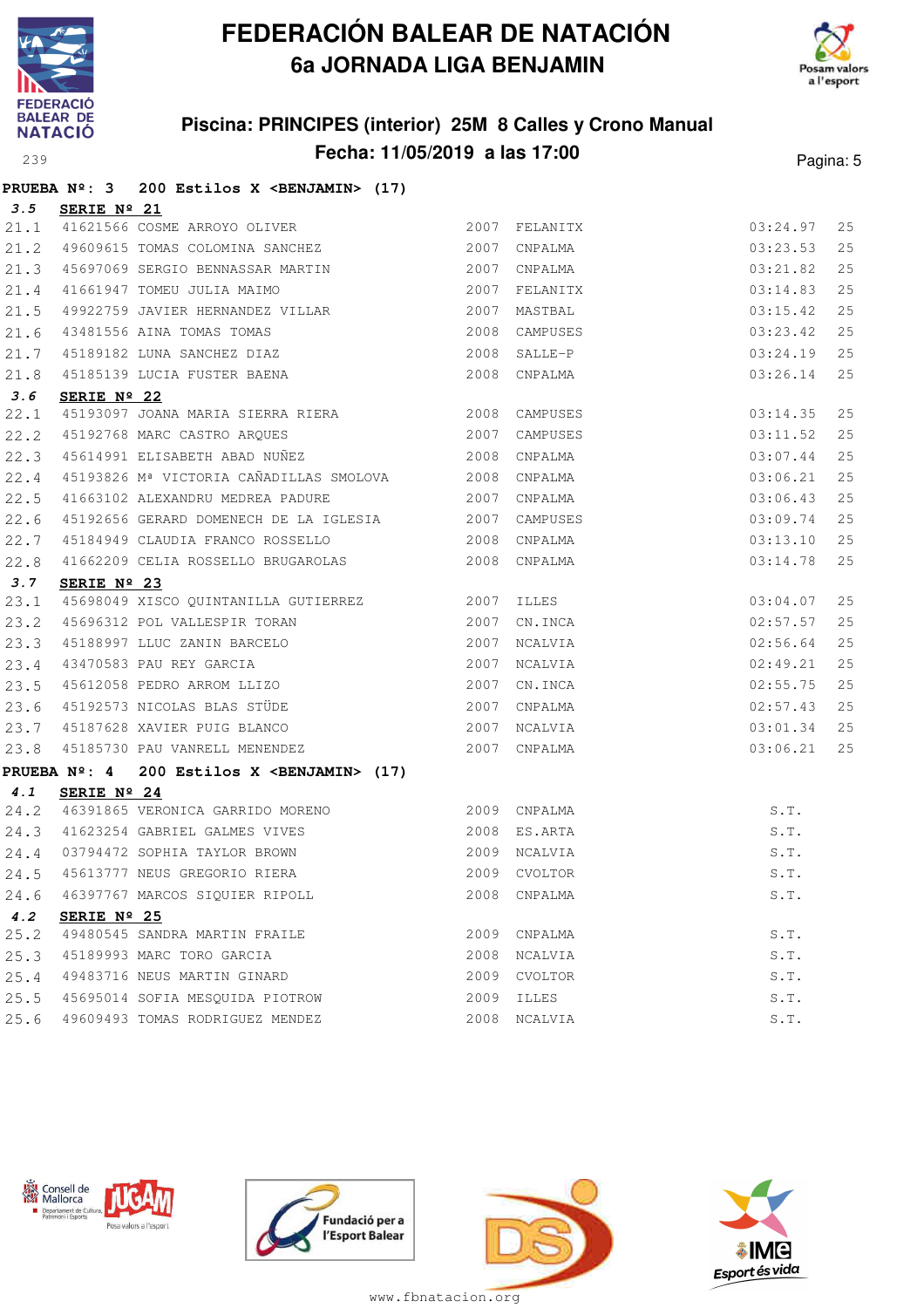



### **Piscina: PRINCIPES (interior) 25M 8 Calles y Crono Manual Fecha: 11/05/2019 a las 17:00** Pagina: 6

|      |                      | PRUEBA Nº: 4 200 Estilos X < BENJAMIN> (17)                                                              |      |               |                               |
|------|----------------------|----------------------------------------------------------------------------------------------------------|------|---------------|-------------------------------|
|      | 4.3 SERIE Nº 26      |                                                                                                          |      |               |                               |
|      |                      | 26.1 45372103 AMELIE MONIER PIÑOL                                                                        |      | 2009 CNPALMA  | S.T.                          |
| 26.2 |                      | 45372330 EMILIE SANCHEZ BUJOSA                                                                           |      | 2009 CNPALMA  | S.T.                          |
|      |                      | 26.3 49605987 MELANIA ROMERO PONCE                                                                       |      | 2009 NCALVIA  | S.T.                          |
|      |                      | 26.4 45189527 GUIEM MAS HERNANDEZ                                                                        | 2008 | CVOLTOR       | S.T.                          |
| 26.5 |                      | 46390282 NICOLAS BLANQUE FAJARDO                                                                         |      | 2008 MASTBAL  | S.T.                          |
| 26.6 |                      | 00589267 CRISTIAN EMILOV DINEV 2008 CVOLTOR                                                              |      |               | S.T.                          |
| 26.7 |                      | 45612991 MARCOS ERRALDE VIVES                                                                            |      | 2008 CAMPUSES | S.T.                          |
| 26.8 |                      | 49773073 IÑIGO ROMERO AVILES                                                                             |      | 2008 SALLE-P  | S.T.                          |
| 4.4  | SERIE $N^{\circ}$ 27 |                                                                                                          |      |               |                               |
| 27.1 |                      | 52033227 Mª ANGELES BALAGUER PUJOL                                                                       |      | 2009 CNPALMA  | S.T.                          |
| 27.2 |                      | 49484379 LLUCIA AVELLA FONTCUBERTA 2009                                                                  |      | ILLES         | S.T.                          |
| 27.3 |                      | 20549798 ELSA MIJARES FONTCLARA                                                                          |      | 2009 CN.INCA  | S.T.                          |
|      |                      |                                                                                                          |      | 2008 CN.INCA  | S.T.                          |
|      |                      | 27.4 45371479 MARC GAYA BISQUERRA<br>27.5 45372929 JOAN GOMEZ RIERA<br>27.6 41660313 MIQUEL ADROVER RIGO |      | 2008 MASTBAL  | S.T.                          |
|      |                      |                                                                                                          |      | 2008 FELANITX | S.T.                          |
| 27.7 |                      | 46395107 SOFIA LOPEZ GUILLEN                                                                             |      | 2009 CN.INCA  | S.T.                          |
| 27.8 |                      | 78223023 NOAH TORRICO RUIZ                                                                               |      | 2008 CVOLTOR  | S.T.                          |
| 4.5  | SERIE Nº 28          |                                                                                                          |      |               |                               |
| 28.1 |                      | 49928399 IVAN CARDEÑOSA SECHENKOV (2008 CNPALMA                                                          |      |               | S.T.                          |
| 28.2 |                      | 46390955 MARTINA SERRA MARTINEZ 6009 SALLE-P                                                             |      |               | S.T.                          |
| 28.3 |                      |                                                                                                          | 2008 | SALLE-P       | S.T.                          |
| 28.4 |                      |                                                                                                          |      | 2009 FELANITX | S.T.                          |
| 28.5 |                      | 43481558 SEBASTIA RAMON FERRER<br>41661081 NEUS MAS ALCON<br>45691319 BEATRIZ GIJON CASTRO               |      | 2009 SALLE-P  | S.T.                          |
| 28.6 |                      | 49774243 AMALIA COLL COMPANY 2009                                                                        |      | CNPALMA       | S.T.                          |
| 28.7 |                      | 46392198 MARIA FRANCESCA SUÑER AMENGUAL 2009                                                             |      | ILLES         | S.T.                          |
| 28.8 |                      | 46391736 CLARA POMAR TAMARIT                                                                             |      | 2009 CNMURO   | S.T.                          |
| 4.6  | SERIE $N^{\circ}$ 29 |                                                                                                          |      |               |                               |
|      |                      | 29.1 49480357 JOAN BELTRAN AMOEDO<br>29.2 41692086 LAIA REUS SANS                                        |      | 2008 CN.INCA  | S.T.                          |
|      |                      |                                                                                                          | 2009 | CN.INCA       | S.T.                          |
|      |                      | 29.3 46394334 LAURA VILAFRANCA MOYA                                                                      |      | 2009 NCALVIA  | S.T.                          |
|      |                      |                                                                                                          |      | 2008 CAMPUSES | S.T.                          |
|      |                      | 29.4 45187468 AXEL JUAN HARO PEREZ<br>29.5 49609504 VALENTIN DE TORO BUCETA                              |      | 2008 MASTBAL  | $\texttt{S}$ . $\texttt{T}$ . |
| 29.6 |                      | 49770154 FCO. BORJA GARAU MORENO                                                                         | 2008 | CNPALMA       | S.T.                          |
| 29.7 |                      | 49609031 GABRIEL BARCELO CASTAÑER                                                                        | 2008 | SALLE-P       | S.T.                          |
| 29.8 |                      | 49611670 SEBASTIAN ALCIBAR CSONDOR                                                                       | 2008 | CVOLTOR       | S.T.                          |
| 4.7  | SERIE $N^{\circ}$ 30 |                                                                                                          |      |               |                               |
| 30.1 |                      | 45192169 SAMUEL ROMERO MESA                                                                              | 2008 | CVOLTOR       | S.T.                          |
| 30.2 |                      | 45611301 JORGE NUÑEZ BALDOMIR                                                                            | 2008 | ILLES         | S.T.                          |
| 30.3 |                      | 45184348 JAUME MELIS FERRER                                                                              | 2008 | CNPALMA       | S.T.                          |
| 30.4 |                      | 45697729 PAULA MELIS FERRER                                                                              | 2009 | CNPALMA       | S.T.                          |
| 30.5 |                      | 49609931 ALBA PASCUAL SABANIEL                                                                           | 2009 | SALLE-P       | S.T.                          |
| 30.6 |                      | 00342128 NICOLAS HUTHER                                                                                  | 2008 | CVOLTOR       | S.T.                          |
| 30.7 |                      | 01114907 PEYTON BELLA BRANNAN JOHNSON                                                                    | 2009 | NCALVIA       | $\texttt{S}$ . $\texttt{T}$ . |
| 30.8 |                      | 41659846 MARIA CIRER CABOT                                                                               |      | 2009 CNPALMA  | $\texttt{S}$ . $\texttt{T}$ . |